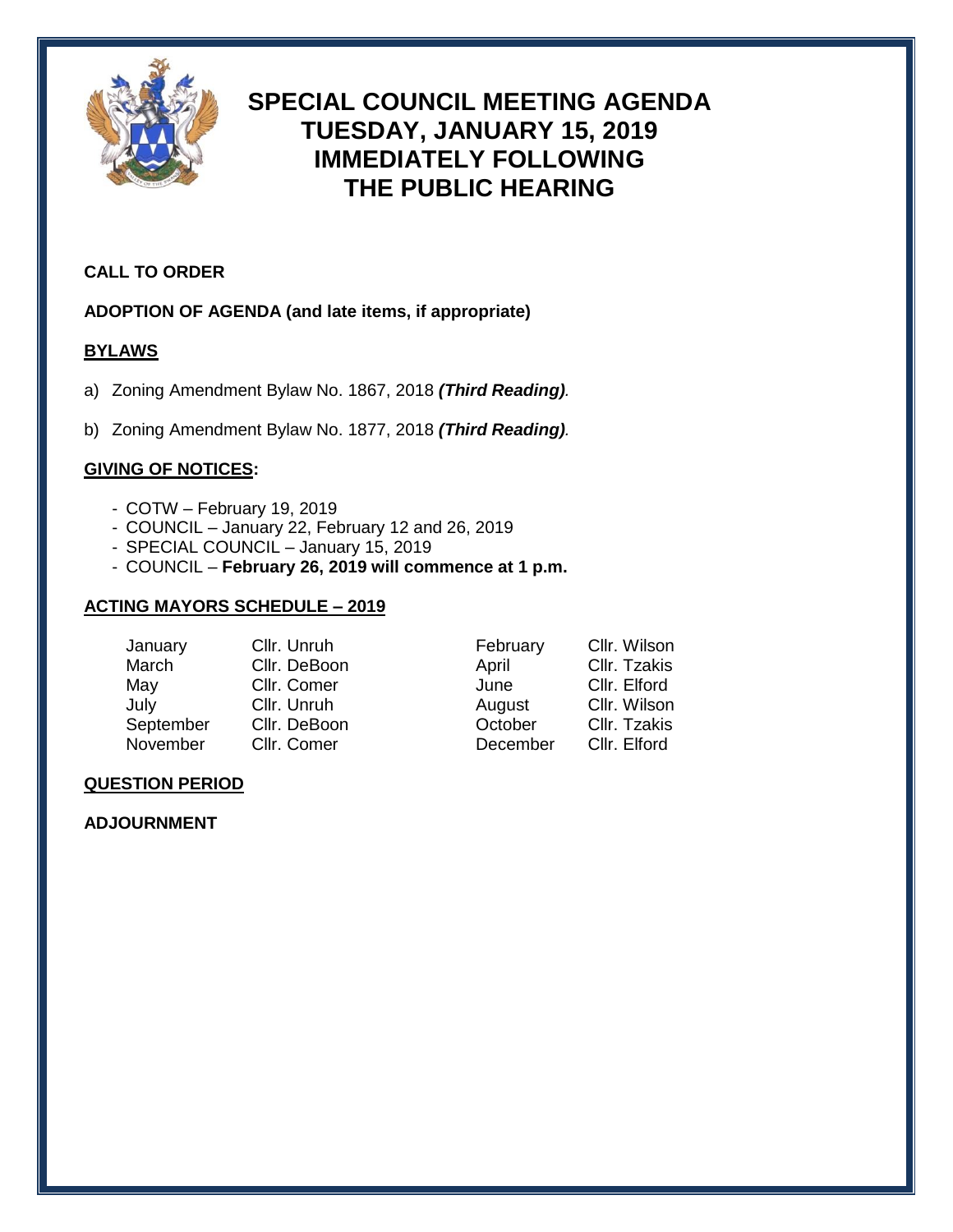#### **TOWN OF CRESTON**

#### **BYLAW NO. 1867**

A bylaw to amend Zoning Bylaw No. 1123, 1989.

WHEREAS Council has enacted a Zoning Bylaw;

AND WHEREAS Council deems it necessary and in the public interest to amend Zoning Bylaw No. 1123;

NOW THEREFORE the Council of the Town of Creston, in open meeting assembled, acts as follows:

#### **Part 1 Citation**

1.1 This bylaw may be cited as "Zoning Amendment Bylaw No. 1867, 2018".

#### **Part 2 Severability**

2.1 If a portion of this bylaw is held invalid by a Court of competent jurisdiction, then the invalid portion must be severed and the remainder of this bylaw is deemed to have been adopted without the severed section, subsection, paragraph, subparagraph, clause or phrase.

#### **Part 3 Amendments**

3.1 Tourist Commercial (C-3) Zone, is amended by adding the following under 1. Permitted Uses:

"*.9 Month-to-month rentals, specific only to the property located at 1441 Northwest Boulevard and legally described as* Lot 2, District Lot 892, Kootenay District, Plan 4260 (PID: 014-880- 709)*";*

#### **Part 4 Effective Date**

4.1 This bylaw shall come into full force and effect upon adoption.

READ A FIRST TIME by title and SECOND TIME by content this 11<sup>th</sup> day of December, 2018.

| PUBLIC HEARING was held the           | dav of | . 20  |     |  |
|---------------------------------------|--------|-------|-----|--|
| READ A THIRD TIME by title the day of |        |       | ,20 |  |
| ADOPTED the                           | dav of | . 20. |     |  |

Mayor Ron Toyota **Stacey Hadley, Corporate Officer** Stacey Hadley, Corporate Officer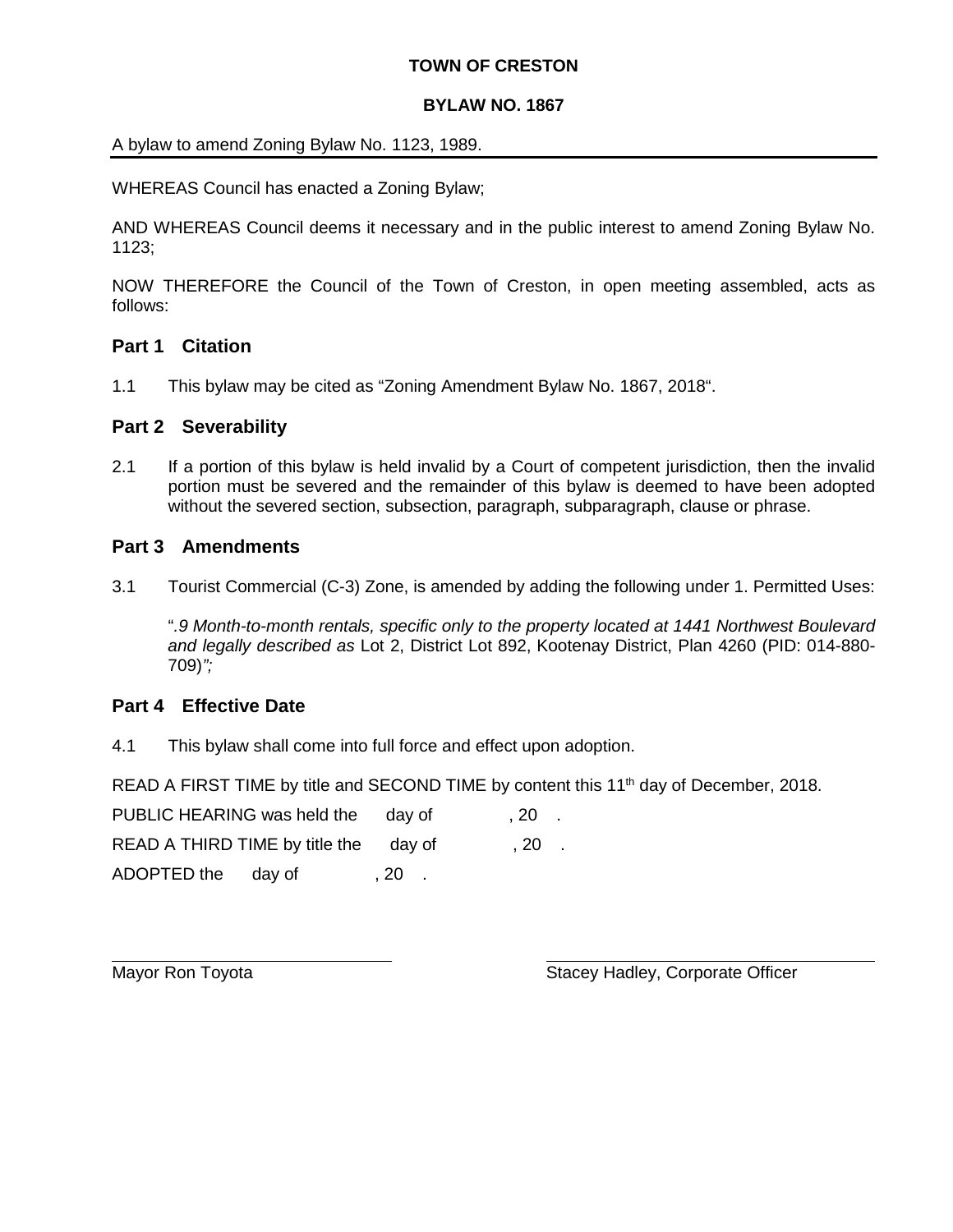# **Town of Creston**

#### **Bylaw No. 1877**

A bylaw to amend Zoning Bylaw No. 1123.

WHEREAS the Council of the Town of Creston has enacted a Zoning Bylaw;

AND WHEREAS Council deems it necessary and in the public interest to amend Zoning Bylaw No. 1123;

NOW THEREFORE, the Council of the Town of Creston, in open meeting assembled, enacts as follows:

# **Part 1 Citation**

1.1 This bylaw may be cited as "Zoning Amendment Bylaw No. 1877, 2018".

# **Part 2 Severability**

2.1 If a portion of this bylaw is held invalid by a Court of competent jurisdiction, then the invalid portion must be severed and the remainder of this bylaw is deemed to have been adopted without the severed section, subsection, paragraph, subparagraph, clause or phrase.

# **Part 3 Amendments**

- 3.1 Zoning Bylaw No. 1123, 1989, as amended, is hereby further amended as follows:
	- a. Part Three, Definitions, is amended by adding the following:

**"Cannabis"** is as defined in the Cannabis Act of Canada and includes any Cannabis Product.

**"Cannabis Analytical Testing"** means the authorized production and creation of Cannabis Products for the purpose of testing, and associated activities as lawfully permitted under the Cannabis Act of Canada and regulations enacted thereunder and amended from time to time, including the Cannabis Regulations, and the Town's Bylaws.

**"Cannabis Buffer Area"** means the area surrounding certain properties within the Town of Creston where certain uses are not permitted, as defined by Schedule B – Cannabis Buffer Areas Map.

**"Cannabis Micro Cultivation"** means the authorized, small-scale growing of cannabis plants and harvesting material from those plants and authorized and ancillary activities as lawfully permitted and authorized under the Cannabis Act of Canada, and regulations enacted thereunder and amended from time to time, including the Cannabis Regulations, and Cannabis Control and Licensing Act of British Columbia and the regulations thereunder as enacted and amended from time to time, and the Town's Bylaws.

**"Cannabis Micro Processing"** means the authorized, small-scale manufacturing, packaging and labelling of cannabis products destined for sale to customers and intra-industry sales of those products, including to provincially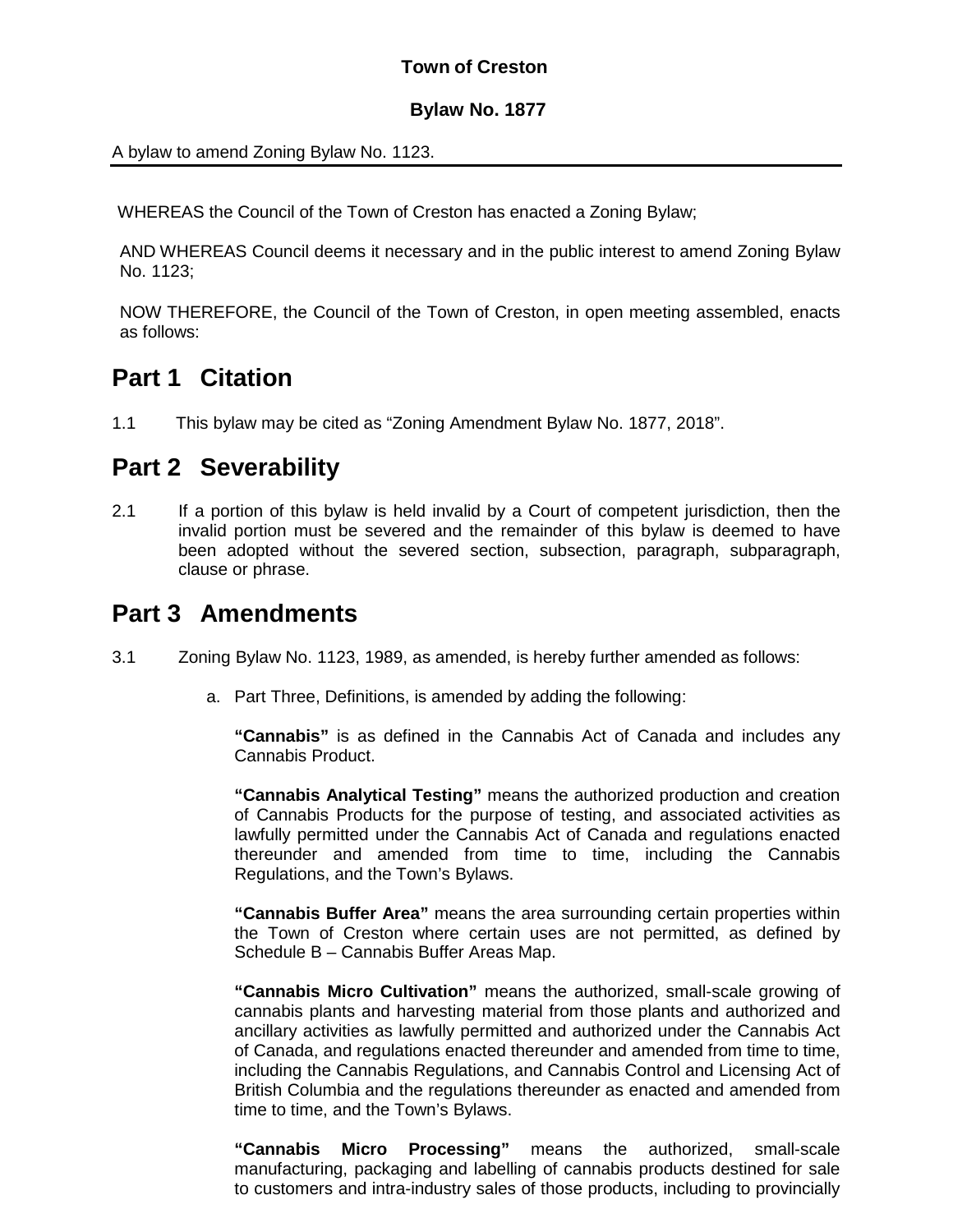authorized distributors, as well as authorized activities as lawfully permitted and authorized under the Cannabis Act of Canada, and regulations enacted thereunder and amended from time to time, including the Cannabis Regulations, and the Cannabis Control and Licensing Act of British Columbia and regulations thereunder as enacted and amended from time to time, and the Town's Bylaws.

**"Cannabis Nursery"** means the authorized growing of cannabis plants to produce the starting material (seed and seedlings) and authorized and ancillary activities as lawfully permitted and authorized under the Cannabis Act of Canada, Cannabis Regulations and other regulations thereunder as enacted and amended from time to time, and the Town's Bylaws.

**"Cannabis Operation"** means a Cannabis Micro Cultivation; Cannabis Micro Processing; Cannabis Nursery; Cannabis Standard Cultivation; Cannabis Research; Cannabis Standard Processing; or, Medical Marihuana Production Facility use, as defined in this Bylaw.

**"Cannabis Product"** is as defined in the Cannabis Regulations of Canada as amended from time to time.

**"Cannabis Retail Store"** means the use of land, buildings or other structure for dispensing, selling or distributing Cannabis as lawfully permitted and authorized under a Retail Cannabis Licence and the Cannabis Distribution Act of British Columbia and Cannabis Act of Canada and the respective regulations thereunder enacted and amended from time to time and a business licence issued under the Town of Creston's Business Licence Bylaw.

**"Cannabis Research"** means the authorized production of cannabis for research purposes and authorized and ancillary activities as lawfully permitted and authorized under the Cannabis Act of Canada, Cannabis Regulations and other regulations thereunder as enacted and amended from time to time, and the Town's Bylaws.

**"Cannabis Standard Cultivation"** means the authorized growing of cannabis plants and harvesting material from those plants, and authorized and ancillary activities as lawfully permitted and authorized under the Cannabis Act of Canada and the regulations thereunder as enacted and amended from time to time, including the Cannabis Regulations, and the Cannabis Control and Licensing Act of British Columbia and the regulations thereunder as enacted and amended from time to time, and the Town's Bylaws.

**"Cannabis Standard Processing"** means the authorized manufacturing, packaging and labelling of cannabis products destined for sale to customers and intra-industry sales of those products, including to provincially authorized distributors, as well as authorized activities as lawfully permitted and authorized under the Cannabis Act of Canada and regulations thereunder as enacted and amended from time to time, including the Cannabis Regulations, and the Town's Bylaws.

**"Medical Cannabis"** is as defined in section 2 of the Cannabis Control Regulation (BC) as amended from time to time.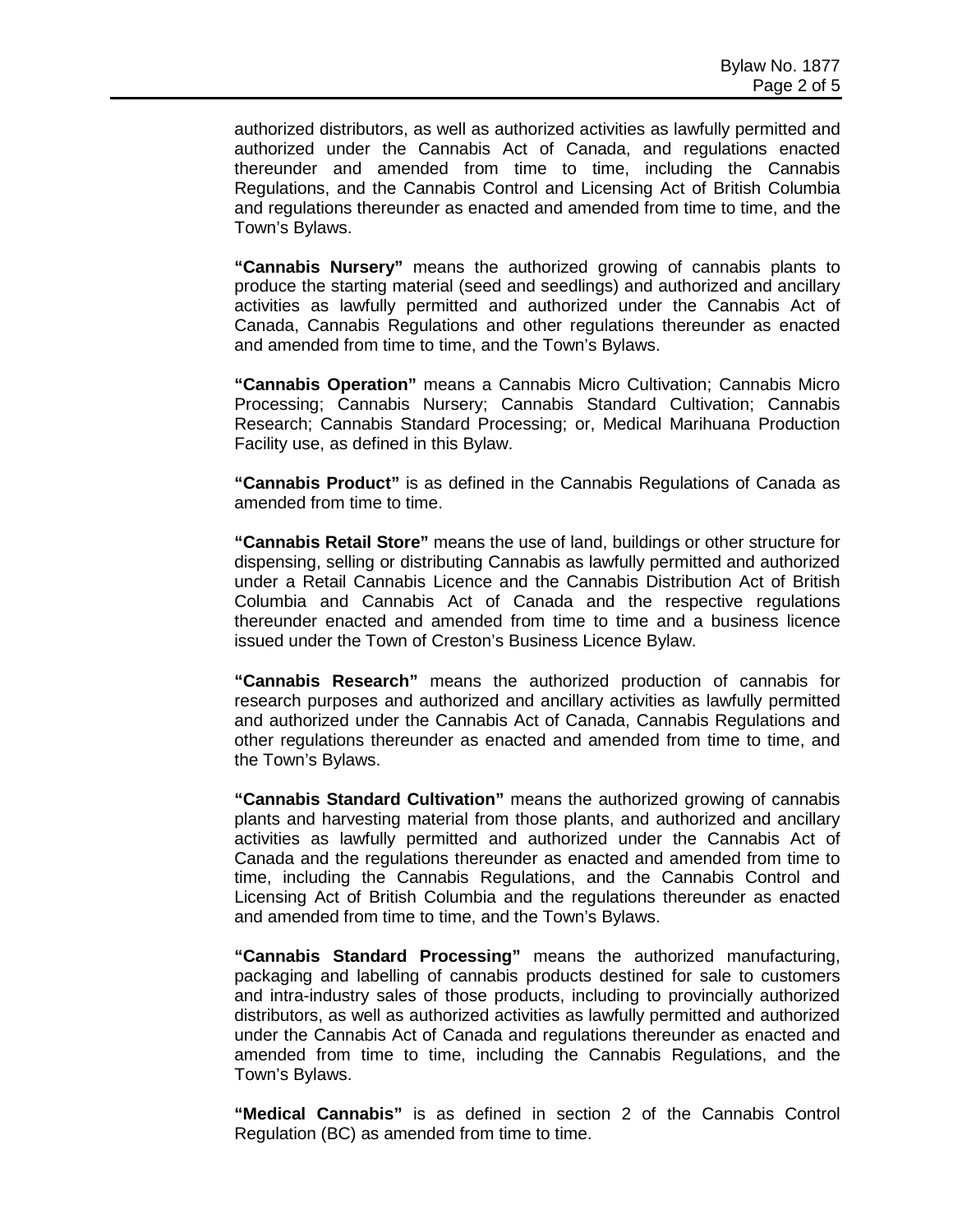**"Medical Marihuana Production Facility"** Means the use of buildings and other structures for the purpose of growing, processing, packaging, testing, destroying, storing or shipping of marihuana for medical purposes as lawfully permitted and authorized under the Access to Cannabis for Medical Purposes Regulations (Canada), Cannabis Act (Canada) and any regulations thereunder and as amended from time to time, and the Town's Bylaws.

**"Retail Cannabis Licence"** means a licence issued to a person or government as lawfully permitted and authorized under the Cannabis Act of Canada and regulations enacted thereunder and as amended from time to time, including the Cannabis Regulations of Canada, and the Cannabis Control and Licensing Act of British Columbia and Cannabis Distribution Act of British Columbia and the respective regulations thereunder as enacted and as amended from time to time.

**"Retail Medical Cannabis Sales"** means an establishment licenced to sell medical cannabis as lawfully permitted and authorized under the Access to Medical Purposes Regulations of Canada and Cannabis Act of Canada and regulations enacted thereunder and as amended from time to time, including the Cannabis Regulations of Canada, and Cannabis Control and Licensing Act of British Columbia and regulations enacted thereunder and as amended from time to time, and the Town's Business Licence Bylaw.

- b. Part Five, General Regulations, is amended by repeal of section 5.8.2, which prohibits cannabis production and sales in all zones
- c. Part Five, General Regulations, is amended by adding the following:

5.2.7 A Cannabis Retail Store, Cannabis Operation, Retail Medical Cannabis Sales, or Cannabis Analytical Testing use shall not be considered a Home Occupation under this Bylaw.

d. Part Five, General Regulations, is amended by adding the following:

#### **CANNABIS PROVISIONS**

**5.18.1** No primary public entry to a Cannabis Retail Store or Cannabis Operation use shall be located within 150 metres of a parcel boundary of a public school, including but not limited to the following (see Schedule B):

- a) Adam Robertson Elementary School (421 9<sup>th</sup> Avenue North);
- b) Prince Charles Secondary School (225 18<sup>th</sup> Avenue South); and,
- c) Creston Education Centre (617 11<sup>th</sup> Avenue South).

**5.18.2** No primary public entry to a Cannabis Retail Store, or Cannabis Operation use shall be located within 150 metres of a parcel boundary of the following public spaces (see Schedule B):

- a) Schikurski Park (1400 Regina Street);
- b) Centennial Park (905 Birch Street);
- c) Creston & District Community Complex (312 19<sup>th</sup> Avenue North);
- d) Burns Park (2403 Elm Street);
- e) Millennium Park (401 16<sup>th</sup> Avenue South); and,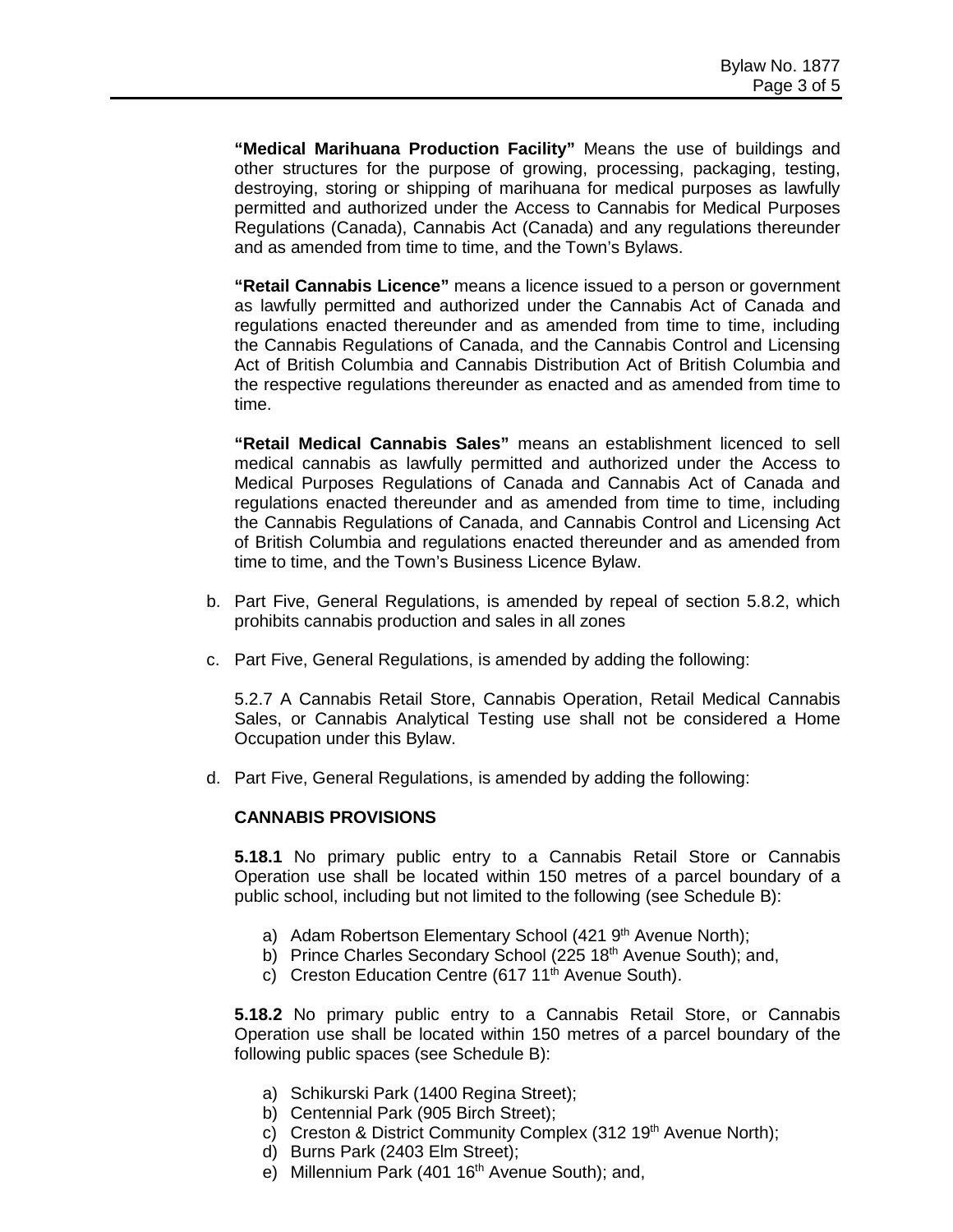- f) Dodd's Creek Park (330 11<sup>th</sup> Avenue South).
- e. Part Six, Establishment of Zones, Agriculture (A-1) Zone, Section 1, Permitted Uses is amended by adding the following:

.8 Cannabis Operation, in accordance with section 2(2.5) of the Agricultural Land Reserve Use, Subdivision and Procedure Regulation and Agricultural Land Commission's non-farm use approval as in conformance with the Agricultural Land Commission Act and Agricultural Land Reserve Use, Subdivision and Procedure Regulation

f. Part Six, Establishment of Zones, General Commercial (C-1) Zone, Section 1, Permitted Uses is amended by adding the following:

.26 Cannabis Retail Store, in accordance with Section 2.8

- g. Part Six, Establishment of Zones, General Commercial (C-1) Zone, Section 2, Zone Regulations is amended by adding the following:
	- .8 Cannabis Specific Regulations:
		- i. subject to Part Five, Sections 5.18.1 through 5.18.2 inclusive of this Bylaw
- h. Part Six, Establishment of Zones, Highway Service Commercial (HSC) Zone, Section 1, Permitted Uses is amended by adding the following:
	- .73 Cannabis Micro Cultivation, in accordance with Section 2.8
	- .74 Cannabis Micro Processing, in accordance with Section 2.8
	- .75 Cannabis Nursery, in accordance with Section 2.8
	- .76 Retail Medical Cannabis Sales in accordance with the Access to Medical Purposes Regulations of Canada and Cannabis Act of Canada and regulations enacted thereunder and as amended from time to time, including the Cannabis Regulations of Canada, and *Cannabis Control and Licensing Act* of British Columbia and regulations enacted thereunder and as amended from time to time.
	- .77 Cannabis Analytical Testing, in accordance with Section 2.8
	- .78 Medical Marihuana Production Facility, in accordance with Section 2.8
- i. Part Six, Establishment of Zones, Highway Service Commercial (HSC) Zone, Section 2, Zone Regulations is amended by adding the following:
	- .8 Cannabis Specific Regulations:
		- ii. subject to Part Five, Sections 5.18.1 through 5.18.2 inclusive of this Bylaw
		- iii. screening as per Part Nine, Section 1.5 of this Bylaw
		- iv. Cannabis Operation must be totally enclosed
- j. Part Six, Establishment of Zones, Light Industrial (M-1) Zone, Section 1, Permitted Uses is amended by adding the following:
	- .36 Cannabis Micro Cultivation, in accordance with Section 2.9
	- .37 Cannabis Micro Processing, in accordance with Section 2.9
	- .38 Cannabis Standard Cultivation, in accordance with Section 2.9
	- .39 Cannabis Standard Processing, in accordance with Section 2.9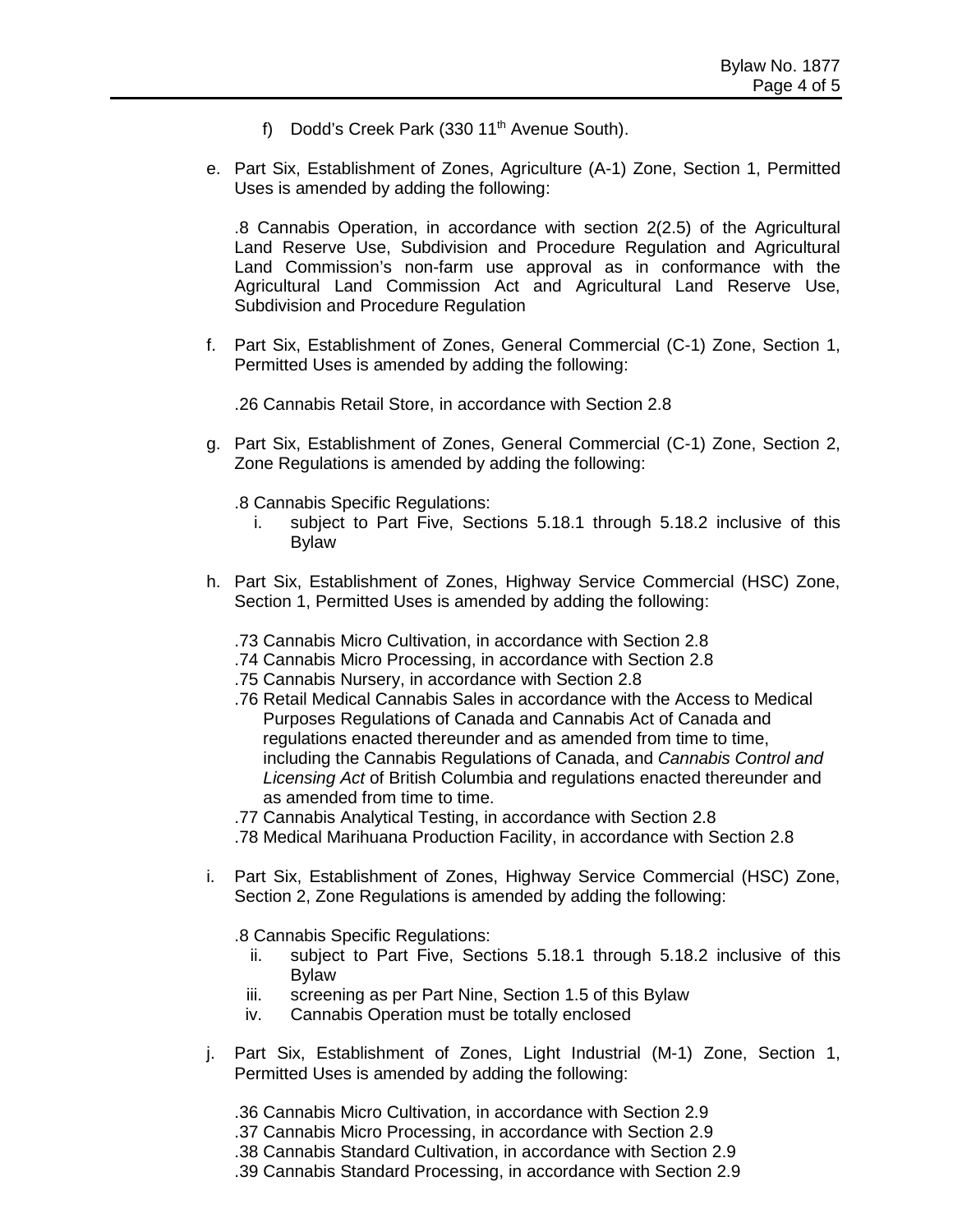- .40 Cannabis Nursery, in accordance with Section 2.9
- .41 Cannabis Research, in accordance with Section 2.9
- .42 Cannabis Analytical Testing, in accordance with Section 2.9
- .43 Medical Marihuana Production Facility, in accordance with Section 2.9
- k. Part Six, Establishment of Zones, Light Industrial (M-1) Zone, Section 2, Zone Regulations is amended by adding the following:
	- .9 Cannabis Specific Regulations
		- i. subject to Part Five, Sections 5.18.1 through 5.18.2 inclusive of this Bylaw
		- ii. cannabis operation must be totally enclosed
		- iii. screening as per Part Nine, Section 1.5 of this Bylaw
- l. Part Nine, Screening and Landscaping Requirements, Section One, Screening of Uses, is amended by adding the following:
	- .5 Cannabis Specific Regulations Where a Cannabis Operation abuts a Residential, Community Use, or Commercial zone, a solid, decorative, fence must be erected to a height of at least 2.4m along the lot boundary.
- m. The addition of Schedule B Cannabis Buffer Areas Map.

# **Part 4 Effective Date**

4.1 This bylaw shall come into full force and effect upon adoption.

READ A FIRST TIME by title and SECOND TIME by content this 11<sup>th</sup> day of December, 2018.

READ A THIRD TIME by title this day of , 20.

ADOPTED this day of , 20.

Mayor Ron Toyota **Stacey Hadley, Corporate Officer** Stacey Hadley, Corporate Officer

\_\_\_\_\_\_\_\_\_\_\_\_\_\_\_\_\_\_\_\_\_\_\_\_\_\_\_\_\_\_\_\_\_